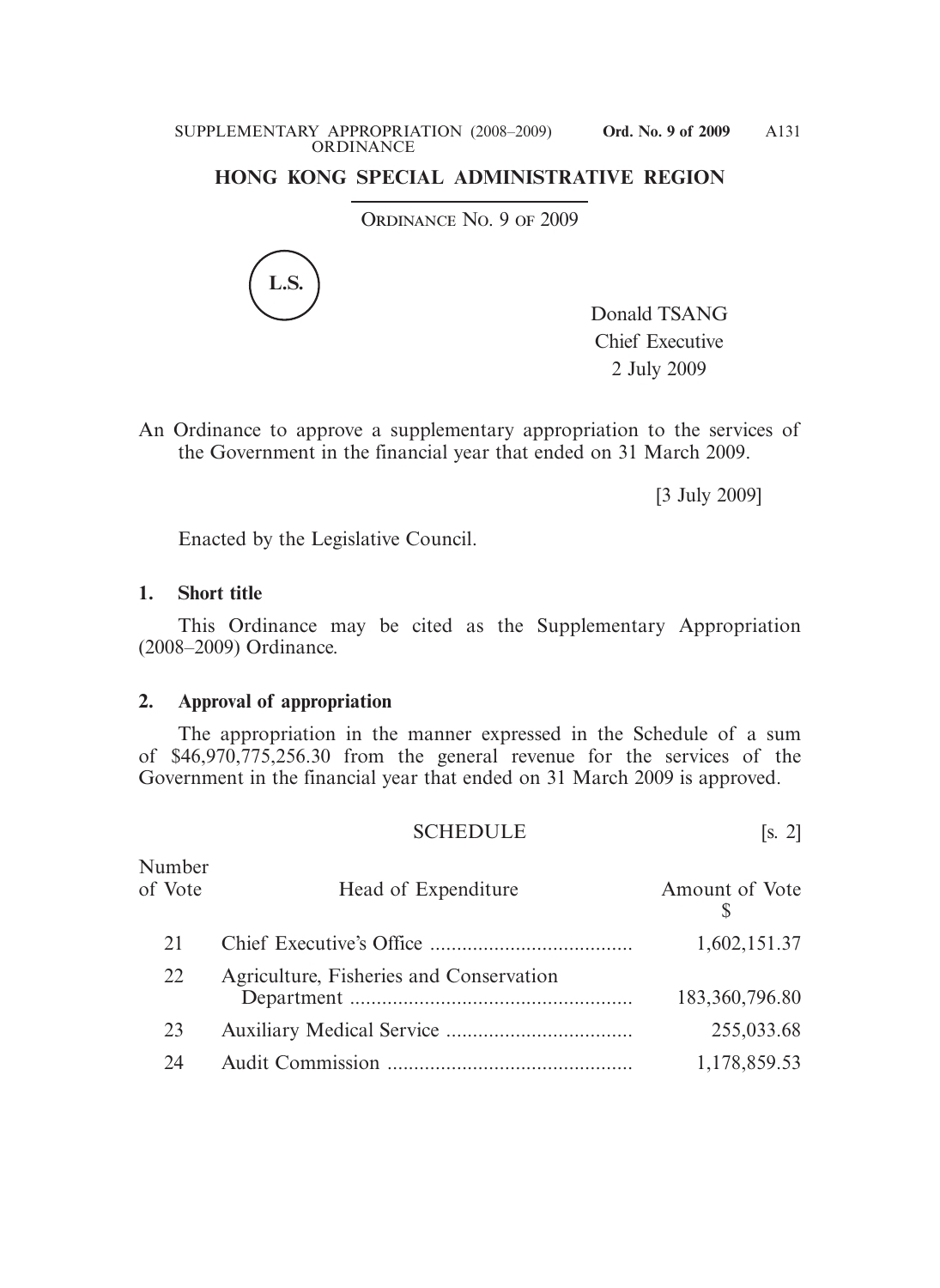| Number<br>of Vote | Head of Expenditure                                                                                           | Amount of Vote<br>S |
|-------------------|---------------------------------------------------------------------------------------------------------------|---------------------|
| 25                | Architectural Services Department                                                                             | 22, 293, 707. 65    |
| 27                |                                                                                                               | 1,324,898.21        |
| 30                | Correctional Services Department                                                                              | 88, 344, 810. 38    |
| 33                | Civil Engineering and Development Department                                                                  | 14,987,209.62       |
| 37                |                                                                                                               | 6,955,915.22        |
| 39                |                                                                                                               | 41,539,451.34       |
| 42                | Electrical and Mechanical Services Department                                                                 | 18,232,893.88       |
| 45                |                                                                                                               | 90,681,305.87       |
| 49                | Food and Environmental Hygiene Department                                                                     | 226,386,976.82      |
| 53                | Government Secretariat: Home Affairs Bureau                                                                   | 6,074,799,581.74    |
| 55                | Government Secretariat: Commerce and<br>Economic Development Bureau<br>(Communications and Technology Branch) | 9,273,795.44        |
| 60                |                                                                                                               | 31,996,950.85       |
| 62                |                                                                                                               | 2,513,095,201.00    |
| 70                |                                                                                                               | 111,975,014.85      |
| 82                |                                                                                                               | 13,099,236.58       |
| 90                |                                                                                                               | 53,290,192.15       |
| 95                | Leisure and Cultural Services Department                                                                      | 42,576,284.45       |
| 112               |                                                                                                               | 13, 342, 102.82     |
| 114               |                                                                                                               | 3,893,000.00        |
| 121               | Independent Police Complaints Council                                                                         | 834,589.67          |
| 122               |                                                                                                               | 325, 843, 932. 76   |
| 136               |                                                                                                               | 251,617.92          |
| 138               | Government Secretariat: Development Bureau                                                                    | 199,870,665.78      |